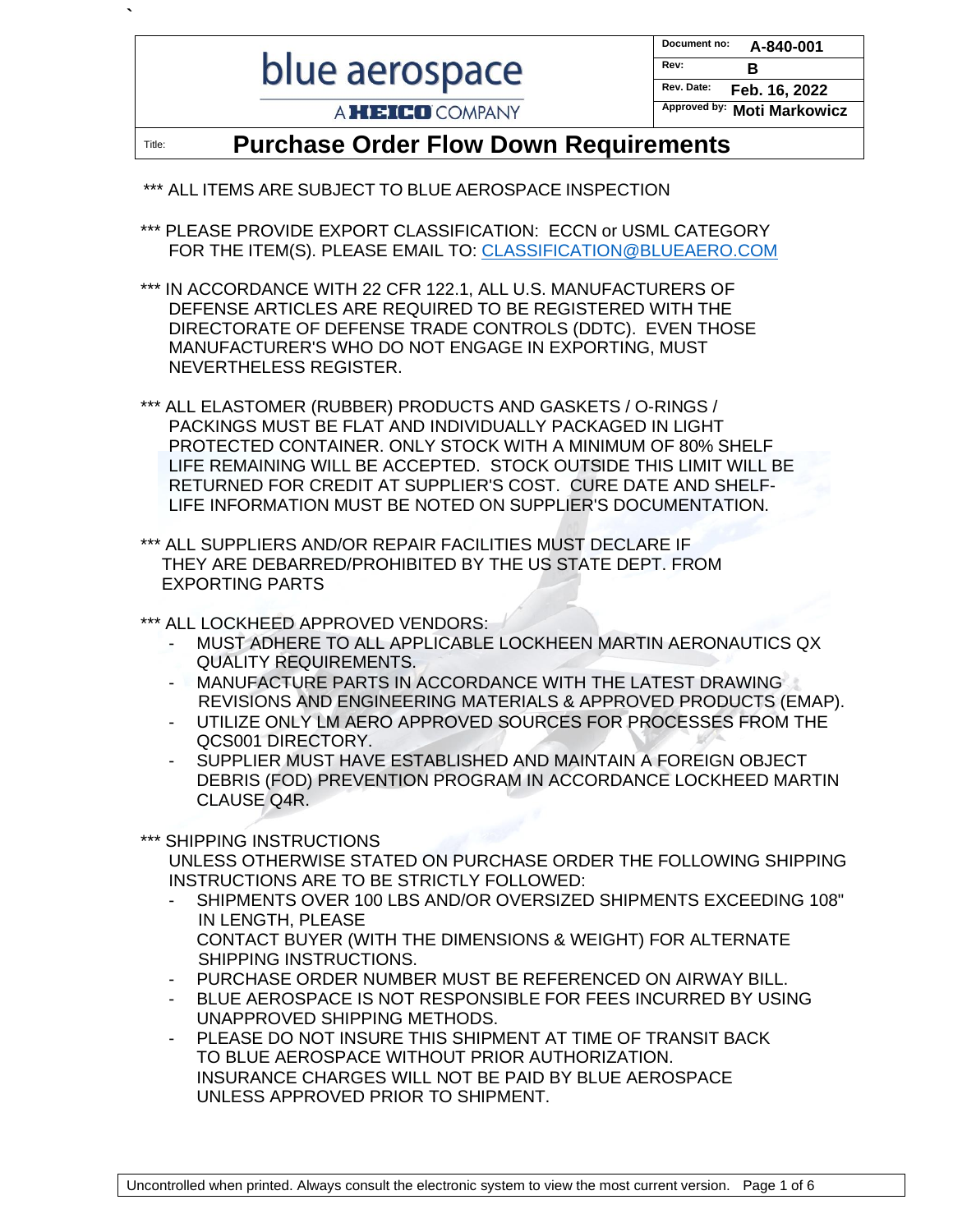# blue aerospace

| Document no: | A-840-001             |
|--------------|-----------------------|
| Rev:         | в                     |
| Rev. Date:   | Feb. 16, 2022         |
| Approved by: | <b>Moti Markowicz</b> |

## A HEICO COMPANY

## Title: **Purchase Order Flow Down Requirements**

\*\*\* TERMS: If terms differ from those stated on purchase order, please notify buyer.

#### \*\*\* PAYMENT:

**`**

- Please note, a Pro-Forma Invoice, Copy of Certificates and Pictures of the Parts (before and after packaging) will be required for any prepayment terms.
- To facilitate payment for an order, all packing slips and invoice must reference PO number, material number and line number.
- All invoices are to be submitted electronically to: [Finance@blueaero.com](mailto:Finance@blueaero.com)

#### \*\*\* PURCHASE ORDER ACKNOWLEDGEMENT:

Seller represents and warrants that there is hereby conveyed to buyer good, marketable, legal, and beneficial title to the equipment, free and clear of all liens, encumbrances, and rights of others, of any nature whatsoever, and that the seller shall defend such title against the claims of all others. Send formal Order Acknowledgement to[:](mailto:purchasing@blueaero.com) [purchasing@blueaero.com](mailto:purchasing@blueaero.com) 

#### \*\*\* PACKAGING

- URETHANE OR PLASTIC CHIPS (POPCORN) ARE NOT TO BE USED FOR MATERIAL BEING SHIPPED TO BLUE AEROSPACE OR ITS CUSTOMERS.
- ALL ITEMS BEING SHIPPED IN A WOODEN CRATE MUST CONFORM TO ISPM NO. 15 AND HAVE THE APPROPRIATE STAMP ON THE CRATE MATERIAL. WOODEN CRATES NOT CONFORMING TO THIS SPECIFICATION WILL BE EITHER REJECTED AT OUR FACILITY AND RETURNED OR RE-PACKAGED AT THE EXPENSE OF THE SUPPLIER.
- ALL CLASS 1, 2, OR 3 ELECTO STATIC SENSITIVE PARTS DELIVERED AGAINST THIS ORDER MUST BE PACKAGED PER ANSI/ESD S20.20-2021. ALL NON-SENSITIVE PARTS SHALL BE PACKAGED USING ANTI-STATIC MATERIAL (AS REQUIRED).

\*\*\* HAZARDOUS / CHEMICAL PRODUCTS;

- MFR./SUPPLIER MUST SPECIFY IF THERE ARE ANY GOVERNMENT AGENCIES' REGULATIONS REQUIRING REPORTING PRIOR TO EXPORT OF THEIR PRODUCTS.
- IF APPLICABLE, PLEASE PROVIDE MSDS AND NOTIFY PRIOR TO SHIPPING
- FOR LITHIUM BATTERIES/CELLS OR EQUIPMENT CONTAINING LITHIUM BATTERIES, PLEASE PROVIDE THE REQUIRED TESTING CERTIFICATES AS PER UN 38.3 REQUIREMENT

AS AN AS 9120 CERTIFIED AND REGISTERED COMPANY BLUE AEROSPACE IS REQUIRED TO COMMUNICATE TO OUR EXTERNAL PROVIDERS THE FOLLOWING REQUIREMENTS.

A. THE EXTERNAL PROVIDER NEEDS TO:

- IMPLEMENT A QUALITY MANAGEMENT SYSTEM;
- USE CUSTOMER-DESIGNATED OR APPROVED EXTERNAL PROVIDERS, INCLUDING PROCESS SOURCES (E.G., SPECIAL PROCESSES);
- NOTIFY BLUE AEROSPACE OF NONCONFORMING PROCESSES, PRODUCTS, OR SERVICES AND OBTAIN APPROVAL FOR THEIR DISPOSITION;

Uncontrolled when printed. Always consult the electronic system to view the most current version. Page 2 of 6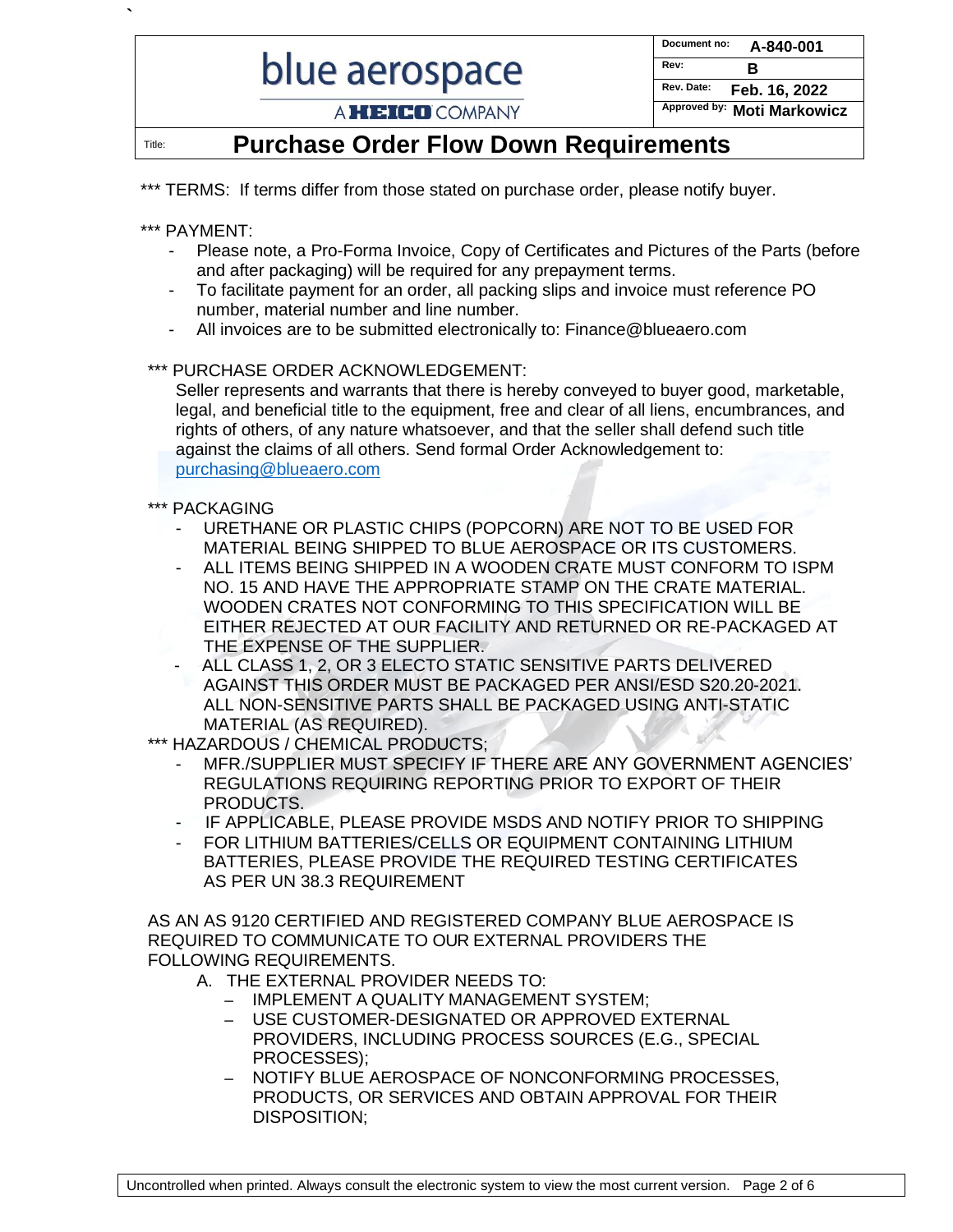# blue aerospace

**`**

**Document no: A-840-001 Rev: B Rev. Date: Feb. 16, 2022**

## A **HEICO** COMPANY

**Approved by: Moti Markowicz**

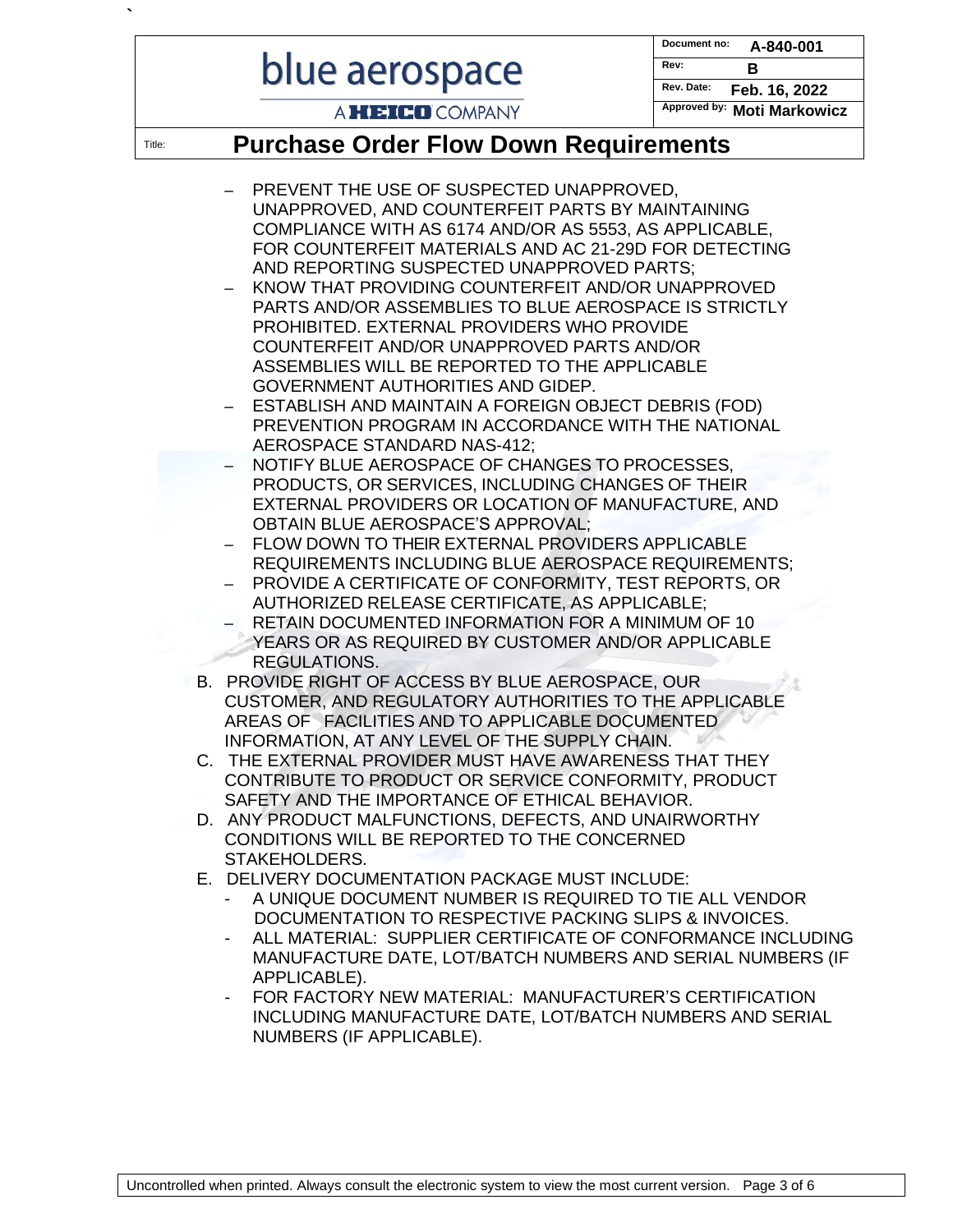|                        | Document no:<br>A-840-001          |
|------------------------|------------------------------------|
| blue aerospace         | Rev:<br>B                          |
|                        | Rev. Date: $\mathsf{Feb.16, 2022}$ |
| A <b>HEICO</b> COMPANY | Approved by: Moti Markowicz        |

Title: **Purchase Order Flow Down Requirements**

**`**

#### **TERMS AND CONDITIONS OF PURCHASE**

The following BLUE AEROSPACE Terms and Conditions of Purchase shall apply to purchases of goods or services by BLUE AEROSPACE Corporation, its subsidiaries and/or affiliates, pursuant Order incorporating these Terms and Conditions of Purchase.

1. DEFINITIONS. (i) All capitalized terms used herein and not defined shall take on the meaning ascribed to such terms in the Purchase Order (the "Order") which incorporates these Terms and Conditions of Purchase by reference, (ii) For the purposes of these Terms and Conditions of Purchase the following terms shall take on the assigned meanings: (A) "Terms of Purchase" shall<br>mean the Order and these BLUE the Buyer, and (C) "Seller" shall mean the party identified on the Order as the Seller.<br>2**. GOVERNING PROVISIONS** - These Terms of Purchase will constitute the entire agreement and understanding between the parties (except

given by Seller, or specifications provided by Buyer) with respect to the goods or services covered by these Terms of Purchase, unless a written agreement expressly referring to these Terms of Purchase expressly modifies or supplements these Terms of Purchase is signed by Seller and Buyer's contract administrator. Seller's acceptance is limited to these Terms of Purchase. All previous<br>or concurrent negotiations Terms of Purchase conflict with any terms and conditions expressly stated in the Order, the terms and conditions of the Order issued by Buyer shall prevail and govern. Buyer rejects any additional or inconsistent terms and payment for Seller's goods or services. These Terms of Purchase shall be deemed accepted by Seller upon the return of the acknowledgment of the Order (or deemed approval) and/or a copy of these

Terms of Purchase, complete or partial performance by Seller, or by any other expression of acceptance by Seller.<br>3**. TIME OF PERFORMANCE -Time is of the essence of Seller's performance of these Terms of Purchase.** Without the times, rates of performance and other provisions of these Terms of Purchase, all of which are material provisions of these Terms of Purchase. At Buyer's request, Seller will provide Buyer with<br>a performance assurance p trance plan will demonstrate that, based upon Seller's work in progress and yield factors, there is no significant risk that Seller may not meet its performance or delivery requirements. Seller shall not procure or manufacture items in advance of Seller's reasonable schedule for delivery. Seller shall promptly notify Buyer of any actual or threatened labor dispute or other occurrence that may delay timely performance under these Terms of Purchase, along with such information about the dispute or other occurrence as Buyer may request. In the event Seller delivers goods or services after the scheduled delivery date, in addition to all other rights and remedies available to Buyer hereunder, Buyer shall be entitled to an equitable reduction in the invoice price. Seller shall insert a clause substantially in the form of this Paragraph 3 (including, specifically, the immediately preceding sentence) in any subcontract hereunder.

4. PACKING AND SHIPPING; RISK OF LOSS; DELIVERY - All goods shall be suitably packed, marked conspicuously with Buyer's order number, and shipped in accordance with shipping instructions specified in these Terms of Purchas shall be made to Buyer for packaging, transportation or insurance unless separately itemized on the Order. Immediately upon shipment, Seller shall notify Buyer of complete shipping information.<br>Title and risk of loss to go goods and perform the services, in the quantities and within the times provided in these Terms of Purchase. Goods received in advance of Buyer's delivery schedule may, at Buyer's option, be<br>returned at Seller's expense or any delivery that varies from the quantity authorized by Buyer for shipment.

**5. TERMINATION** – (i) Buyer may terminate the Order in whole or in part at any time and from time to time by written notice to Seller stating the extent and effective date of such termination. In<br>the event of such a termi not previously paid for,

(B) Seller's actual (and documented) costs reasonably incurred, unless it appears that Seller would have sustained a loss on the Order had it been completed. In no event shall the amount paid by Buyer to Seller under this clause (i) exceed the total Order price asreduced by the amounts of payments paid to Seller prior to the termination. Seller shall take all necessary action to reduce and avoid costs incurred on the terminated work and, to the extent not terminated, shall continue to perform any work not affected by the termination, Should the work be governed by the Federal Acquisition<br>Regulations ("FAR"), upon which is incorporated into these Terms of Purchase by reference, *provided, however*, that: (w) all references to "1 year" in Paragraph (e) thereof shall be deemed to read "6 months", (x) Paragraph<br>(i) thereof shall be dee

(i) thereof shall be deemed to read "45 days", and (z) all references therein to the Government or the Contracting Officer shall mean Buyer or its designees (including the Government or its designees) representatives if so designated by Buyer).

(ii) Buyer may terminate the Order in whole or in part at any time and from time to time for Seller's default if Seller: (A) does not perform strictly in accordance with these Terms of Purchase or fails to make progress so as to endanger performance hereunder, or (B) becomes insolvent or suspends any of its operations or if any petition is filed or proceeding commenced by or against Seller under any state or federal law r

Termination of the Order for default shall be without prejudice to any other rights and remedies of the Buyer under statute, common law, or otherwise.<br>To the extent the Order is not terminated by Buyer, Seller shall contin

termination claim and Seller shall make available to Buyer on request all books, records and information relating thereto.<br>6. INSPECTION AND REJECTION - Notwithstanding payment, passage of title, or prior inspection or tes Buyer's facility and goods shall not be deemed accepted until actually so inspected. Buyer, its direct and indirect customers, and representatives of the Federal Aviation Administration and other regulatory bodies may inspect and test the goods to be furnished under these Terms of Purchase at the places where the work is being performed, including those of the Seller's suppliers, and Seller<br>shall provide, without a shall have the right to reject all or any portion of the goods if any such inspection reveals them to be, in Buyer's sole opinion, defective or nonconforming. Seller shall reimburse Buyer for<br>any losses or damages incurred Buyer and its direct and indirect customers. Records of all inspection work by Seller shall be kept complete and available to Buyer and its direct and indirect customers during the performance of these Terms of Purchase and for five years after final payment by Buyer or for such longer period as may be specified elsewhere in these Terms of Purchase or as may be required by applicable law<br>or regulation. Buyer may in as defective unless so directed by Buyer in writing. Seller shall keep adequate records of hours of direct labor and all costs incurred in the performance of these Terms of Purchase, which records<br>shall be subject to audit defective as to material, workmanship, manufacture, or otherwise will immediately be repaired, corrected or replaced by Seller without expense to Buyer or, at the option of Buyer: (i) Seller will refund the price of (or issue a credit for) all such nonconforming or defective goods and services in porto form ing or defective goods and services may be retained by Buyer subject to an<br>equitable adjustment to price dete may be terminated in whole or in part for Seller's default. If Buyer, in its sole discretion elects, Buyer may repair defective material delivered by Seller if Buyer's delivery schedule requires such<br>action and charge the analysis, fault isolation, reinstallation, re-inspection and retrofit. Buyer will not be required to return defective materials prior to replacement and Seller agrees to accept the report of Buyer and/or

any government authority in respect to such defective items. Rejected items shall not be resubmitted for acceptance without a concurrent notice of the prior rejection.<br>**7. PRICE AND INVOICES; TAXES** - Seller agrees to exe of these Terms of Purchase quotes or sells similar materials or services under similar conditions to any other customer at lower prices than those stated herein, such lower prices shall from<br>that time be substituted for th government charges, now imposed or hereafter becoming effective, upon the production, sale, shipment, or use of the goods and services and Seller shall pay and discharge all such taxes and charges without reimbursement from Buyer. Invoices shall be submitted in duplicate and shall contain the following information: order number, item number, description of goods and services,<br>sizes, quantities and unit price invoices due to shortages, late delivery, rejections or other failure to comply with the requirements of these Terms of Purchase before payment. Payment periods and cash discounts will be computed from either the date of delivery or acceptance or the date of receipt of correct and proper invoices prepared in accordance with the Order, whichever is latest. Buyer may extend the payment date<br>by the same number of days with the sale, delivery, transfer, export, import or transportation of the goods ordered or services performed, except as otherwise expressly provided on the Order. Seller shall be responsible for<br>obtaining all required go

**8. REPRESENTATION AND WARRANTIES** - In addition to its standard warranty and/or service guaranty, Seller represents and warrants to Buyer and Buyer's direct and indirect customers<br>that: (i) Seller has good and merchantabl performance requirements, be free from any defects in design, material or workmanship, be of good and merchantable quality, conform to applicable specifications, drawings, samples and designs, and be fit for the known purposes for which purchased hereunder, and comply and have been produced, processed and delivered in conformity with all applicable federal, state or other laws, and<br>administrative regulations and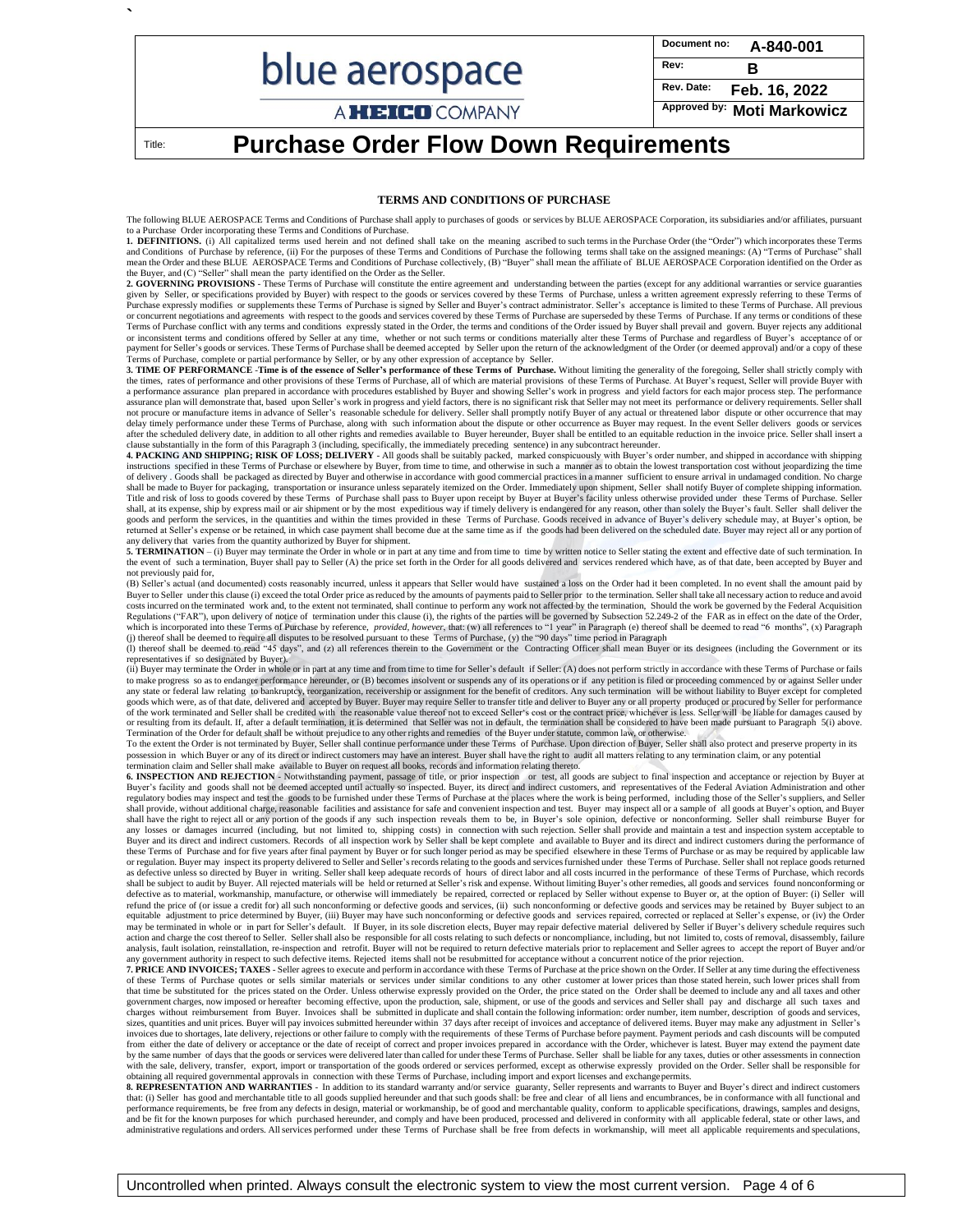|                        | $1^{$ Document no: $A-840-001$ |
|------------------------|--------------------------------|
| blue aerospace         | Rev:<br>R                      |
|                        | Rev. Date: Feb. 16, 2022       |
| A <b>HEICO</b> COMPANY | Approved by: Moti Markowicz    |

### Title: **Purchase Order Flow Down Requirements**

**`**

will be performed to the highest standards in the industry in conformity with all applicable federal, state or other laws, and administrative regulations and orders. The foregoing shall survive<br>inspection, delivery, paymen goods or services have been furnished until they have been repaired, corrected or replaced and redelivered to Buyer or, in the case of nonconforming services until they have been corrected. Seller<br>warrants that none of the impair the usefulness or safety of such goods. Buyer's release or approval of any data or drawings shall not release or diminish any warranty, and (ii) the manufacture, sale and use of goods furnished hereunder (other than goods designed by Buyer) and the provision of services hereunder will not infringe or contribute to an infringement of any patent, copyright, trademark or other intellectual property rights.<br>**9. INDEMNITY** – Seller shall indemnify and hold Buyer, its successors and assigns and their direct customers and their respective directors, officers, employees, affiliates, agents

and invitees harmless from and against any and all losses, liabilities, damages and expenses (including reasonable attorneys' fees and other costs of defending any claim or action) which any of them may incur (by reason or on account of property damage, death, personal injury or otherwise) in connection with or relating to any actual or alleged: (i) claim of negligence, (ii) breach of representation and/or warranty, (iii) strict liability in tort, (iv) defect or fault in goods or services, or (v) other claim in connection with the performance of these Terms of Purchase. Seller<br>and Buyer shall keep and h these Terms of Purchase, provided, however, that such damage, loss and liability shall not have been caused by the negligence of the personnel of the indemnified party.<br>10. INSURANCE - Seller will acquire and/or maintain l

performed, completed operations liability) in a sum no less than \$5 million, automobile liability in a sum no less than \$5 million, workers' compensation in an amount no less than the<br>applicable statutory minimum requireme reasonably requested by Buyer in the amount reasonably requested by Buyer. Seller will, if requested by Buyer, furnish certificates of insurance from its carrier for any of the types of coverage

aforementioned, which shall provide that such coverage shall not be changed, non- renewed, or canceled without 30 days advance written notification to Buyer from the carrier.<br>11. DRAWINGS, PLANS, TOOLS, DATA, WORK FOR HIRE patents, specifications, tools and other materials: (i) supplied to Seller by or on behalf of Buyer, (ii) designed by Seller at Buyer's expense, or (iii) designed specifically to meet Buyer-furnished<br>technical requirements or substitute goods or parts thereof to anyone other than Buyer. All of Buyer's Property shall remain the property of Buyer and shall be returned upon demand at Seller's expense. Buyer makes no representation or warranty with respect to any of Buyer's Property. Seller shall keep all Buyer's Property that is tangible safe and in good condition and shall bear the risk of loss with respect to such<br>Buyer's Property. or use of the goods ordered shall be deemed to have been disclosed as part of the consideration for these Terms of Purchase. The entire right, title and interest in and to any discoveries, inventions, inventions, invention deemed an irrevocable assignment by the author of such work to Buyer, of the copyright in the work and all related rights, title, interests and goodwill therein and in connection therewith<br>throughout the world. During perf of Purchase if Seller discontinues any products or makes any modifications in design at any time, Seller guarantees that it will supply replacement parts for any goods ordered hereunder at then current prices for a period of at least five (5) years from the date of shipment. Notwithstanding any other provision of this Paragraph 11, Buyer's Property may be used by Seller in the manufacture of articles for direct sale to the

U.S. Government to the extent the U.S. Government has the right to authorize such use and discloses to Seller that it has such right, provided that such use will not interfere with Seller's performance of these Terms of Pu a contract for such articles from the U.S. Government and, in the event Buyer objects to such use, forward Buyer's objection to the U.S. Government, (ii) to the extent practicable, prominently<br>identify each article as bein that arises out of the use by Seller of such Buyer's Property, and (v) indemnify Buyer and hold Buyer harmless from and against any and all claims or liabilities resulting from performance of contracts for the U.S. Government. Where such Buyer's Property is furnished to Seller's suppliers for use in performance of Buyer's orders, including, but not limited to these Terms of Purchase,<br>Seller shall insert the sub Government owns or is authorized to use. Seller further agrees that with respect to articles that may be sold by Seller to third parties pursuant to these Terms of Purchase, Seller shall not sell to any<br>third party (other Aviation Administration (FAA) pursuant to Part § 21.303 of the Federal Aviation Regulations,

(ii) such sales is to a third party holding a PMA, FAA Technical Standard Order Authorization or Type Certificate, or (iii) such articles have been permanently marked as being "Not Approved for<br>Aircraft Use". Seller agrees

**12. CHANGES; STOP WORK ORDERS** - Buyer may at any time, by a written change order, without notice to any sureties, make changes in any one or more of the following: (i) drawings, designs, specifications, where the articles to be furnished are to be specially manufactured for the Buyer in accordance therewith, (ii) method of shipment or packing, (iii) place or time of inspection, delivery, statement or direction of any of Buyer's employees constitutes a change hereunder, Seller shall notify Buyer's contract administrator and take no action on the perceived change pending written<br>approval of Buyer's contract Purchase as contemplated by the Purchase Order prior to the change. Notwithstanding the above or any other provision of these Terms of Purchase, the Seller hereby agrees that no changes to the<br>goods or services provided un to any adjustment in either price or delivery. Buyer may at any time by sending a stop work order to the Seller, which requires the Seller to stop all or any part of its work under these Terms of<br>Purchase for a period of u with Paragraph 5 these Terms of Purchase. To the extent the stop work order is canceled or expires, Seller shall resume work. If a stop work order is the sole and exclusive cause of a material change<br>in cost or delivery, a or delivery shall be made under this provision if: (i) the work would have been otherwise interrupted or delayed, or (ii) such adjustment is available or expressly excluded under any other or the work would have been other provision of these Terms of Purchase. No claim for adjustment shall be allowed unless submitted to Buyer in writing in a specified amount within twenty (20) days after the work is terminated or the stop work order expires or is canceled, whichever firstoccurs.

13. ASSIGNMENT; RIGHT OF SETOFF - Seller shall not assign or sublet the work to be done hereunder without the prior written consent of Buyer, but this provision shall not restrict<br>Seller in the procurement of parts or mate require compliance with these Terms of Purchase by its suppliers or subcontractors as though such suppliers or subcontractors were Seller. These Terms of Purchase and Buyer's rights under these Terms of Purchase may be assigned by Buyer without the consent of, or notice to, Seller. Buyer and its affiliated companies may setoff any amount due from Seller to Buyer or its affiliated companies<br>whether or not under th

14. COMPLIANCE WITH LAWS - Seller agrees and certifies that the goods and services to be manufactured or furnished hereunder have been and/or will be produced in compliance with all applicable laws, executive orders, rules the regulations and orders of the Occupational Safety and Health Act of 1970, as amended ("OSHA"). Assurance that the goods and services were so produced shall be given to Buyer by Seller including a certificate to that effect in all invoices for the goods. The Contract Clause contained in Section 301 of Executive Order 10826 issued March 6, 1961, 26 F.R. 1977 as heretofore or hereafter amended is hereby incorporated by reference Seller shall file compliance reports at such times and in such form and substance as may be prescribed by applicable rules or regulations. Seller agrees to furnish information, within seven days of Buyer's request, regarding payment, offer, or agreement to pay "political contributions" or "fees or commissions" (as those terms are defined at<br>22 C.F.R. 130) with respe agrees to comply with applicable Export Laws and Regulations of the United States and further agrees to comply with any and all export laws and regulations regarding the export and transfer of information. Seller further acknowledges that the transfer of aircraft components or information may require an individual validated export license from the U.S. government in order to export, re-

export, transship or otherwise provide same to a non-U.S. person (even if such person is in the<br>U.S. at the time of receipt). Such persons include, but are not limited to, employees of either party who are not U.S. citizen export or otherwise transfer such covered components or information to a non-U.S. person without the Buyer's prior written permission. These Terms of Purchase incorporate by reference and are

subject to the following regulations of the Office of Federal Contract Compliance Programs, US Department of Labor:<br>(i) 41 CFR §60-1.4 - Equal Opportunity Clause (race, color, religion, sex and national origin), (ii) 41 CF

15. APPLICABLE LAW; ATTORNEYS' FEES IN EVENT OF DISPUTE - These Terms of Purchase shall be governed by and construed under the laws of the State of Florida without resort to<br>Florida's conflicts of laws rules. The United Na ntemplated by the Order or governed by these Terms of Purchase. Buyer and Seller hereto irrevocably submit to the jurisdiction of the courts of the State of Florida and the Federal courts of the United States of America located in Miami-Dade County in the State of Florida, in any action or proceeding arising out of or relating to these Terms of Purchase, or any document or agreement